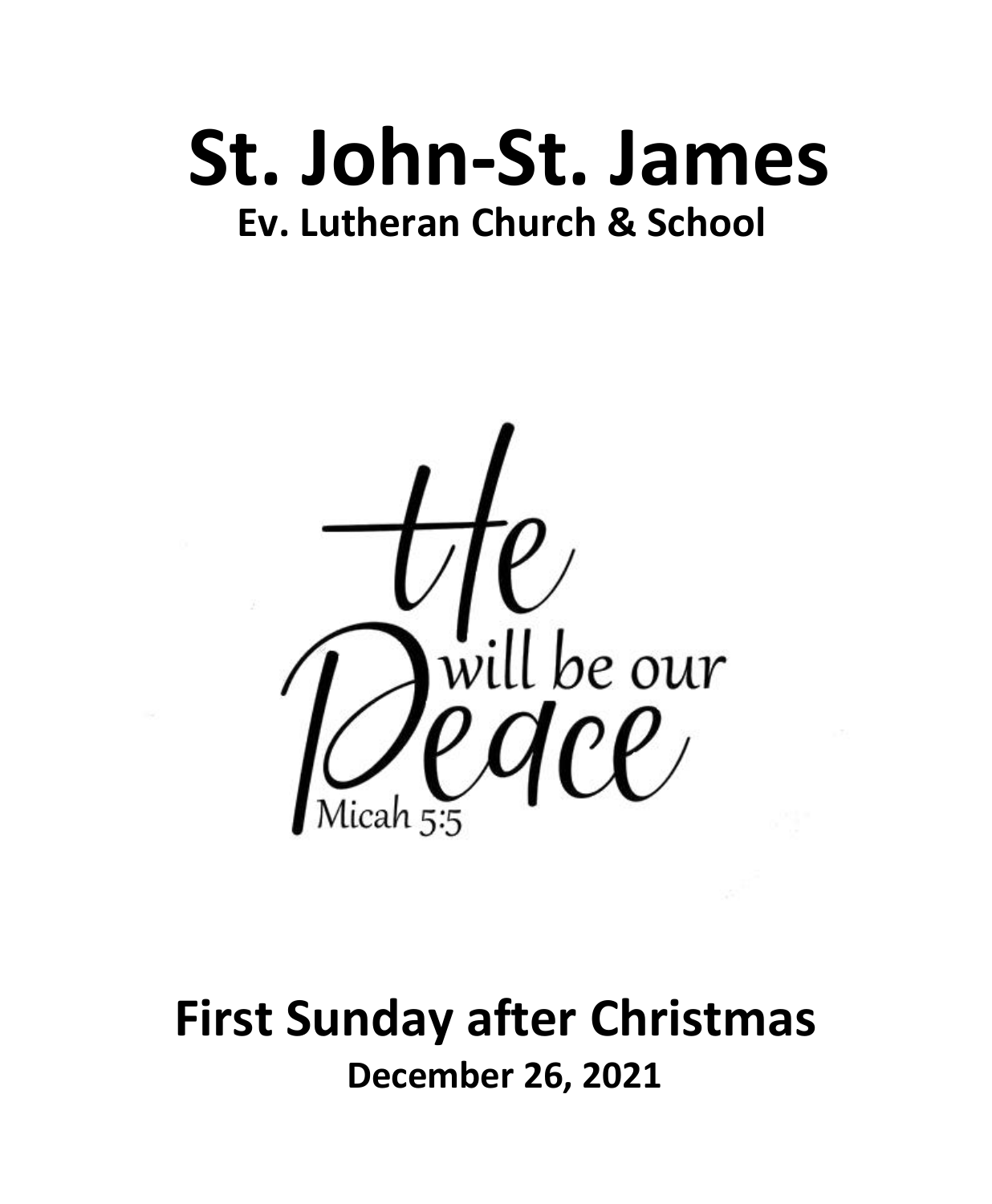WELCOME *God gives a priest to be the sacrifice*

**Opening Hymn: He Whose Praise the Shepherds Sounded** Christian Worship, Hymn # 351 Verse 1  **He whose praise the shepherds sounded— Told, by angel hosts surrounded, That their fears were all unfounded— Now is born our glorious King!** Verse 2  **Wise men—precious gifts preparing, Myrrh and gold and incense bearing, In true faith, their love declaring— To the conqu'ring Lion cling.** Verse 3  **Join in Mary's jubilation! Angels, in their heav'nly station, Hail the birth that brings salvation. Oh, how sweet their holy song.** Verse 4  **Sing throughout the sanctuary: Christ the King is born of Mary, God and man, our sins to carry. Thanks and praise to him belong!**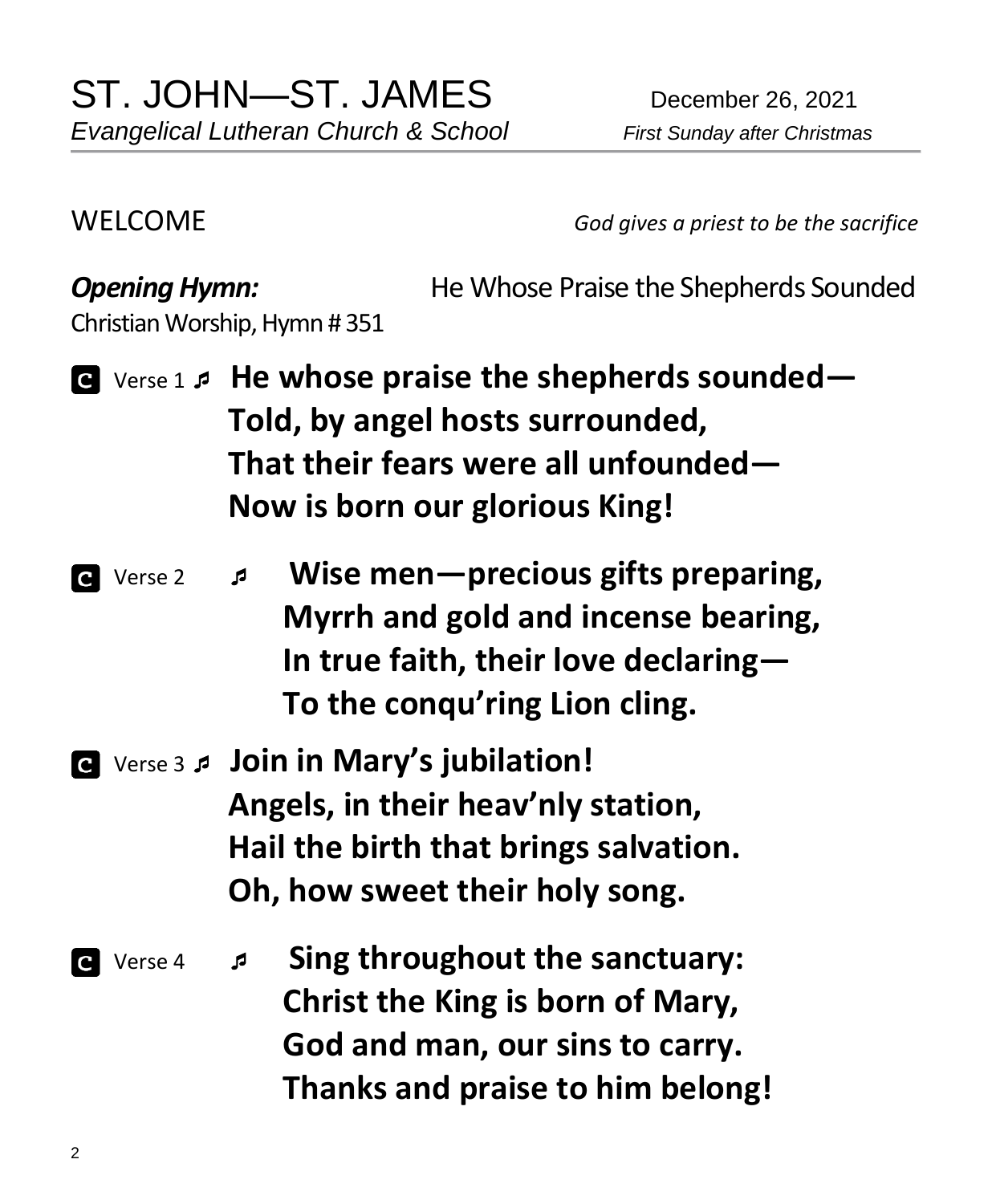## *PLEASE STAND* INVOCATION

 $\lceil \text{M} \rceil$ In the name of the Father and of the Son and of the Holy Spirit.



**Amen.**

## CONFESSION OF SINS

- $\lceil \text{M} \rceil$ Beloved in the Lord: let us draw near with a true heart and confess our sins to God our Father, asking him in the name of our Lord Jesus Christ to grant us forgiveness.
- **C Holy and merciful Father, I confess that I am by nature sinful and that I have disobeyed you in my thoughts, words, and actions. I have done what is evil and failed to do what is good. For this I deserve your punishment both now and in eternity. But I am truly sorry for my sins, and trusting in my Savior Jesus Christ, I pray: Lord, have mercy on me, a sinner.**
- God our heavenly Father, has been merciful to us and has given his  $\lceil \text{M} \rceil$ only Son to be the atoning sacrifice for our sins. Therefore, as a called servant of Christ and by his authority, I forgive you all your sins in the name of the Father and of the Son and of the Holy Spirit.
- **C Amen.**
- In the peace of forgiveness, let us praise the Lord.  $\mathbf{M}$

 *(Our hymn response is printed on the next page.)*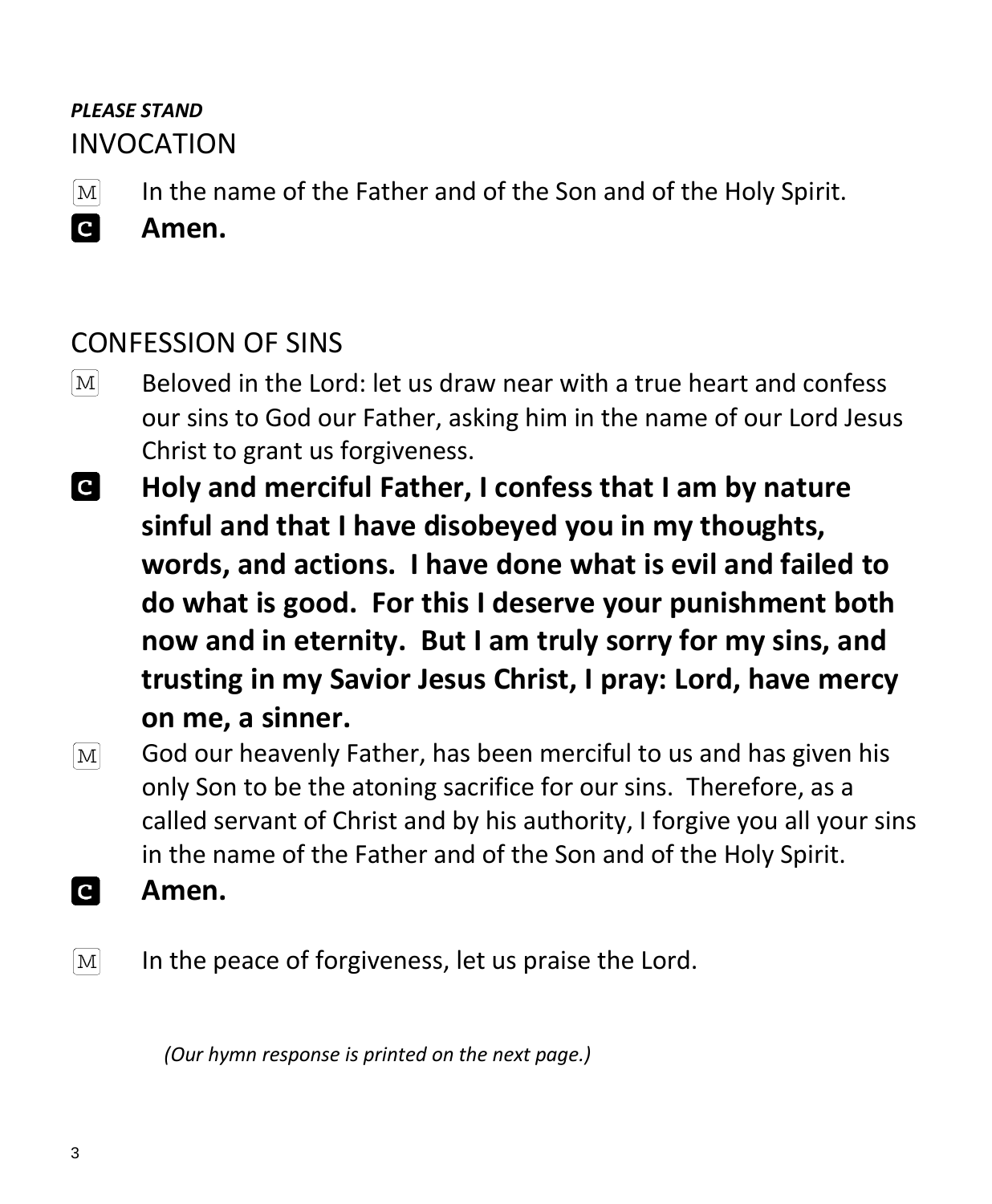|                | C Verse 1 | God rest You merry, gentlemen,<br>$\mathfrak{p}$ |
|----------------|-----------|--------------------------------------------------|
|                |           | Let nothing you dismay,                          |
|                |           | <b>Remember Christ our Savior</b>                |
|                |           | Was born on Christmas Day,                       |
|                |           | To save us all from Satan's pow'r                |
|                |           | When we were gone astray:                        |
|                |           | Oh, tidings of comfort and joy, comfort and joy, |
|                |           | Oh, tidings of comfort and joy.                  |
| $\overline{c}$ | Verse 3   | "Fear not" then said the angel,<br>ø             |
|                |           | "Let nothing you affright;                       |
|                |           | This day is born a Savior,                       |
|                |           | The true and radiant light                       |
|                |           | To free all those who trust in Him               |
|                |           | From Satan's pow'r and might."                   |
|                |           | Oh, tidings of comfort and joy, comfort and joy, |
|                |           | Oh, tidings of comfort and joy.<br>(CW H356)     |

## PRAYER OF THE DAY

 $\lceil \text{M} \rceil$ Almighty God, in mercy you sent your one and only Son to take upon himself our human nature. By his gracious coming, deliver us from the corruption of our sin, and transform us into the likeness of his glory; through your Son, Jesus Christ our Lord, who lives and reigns with you and the Holy Spirit, one God, now and forever.

### **a** Amen.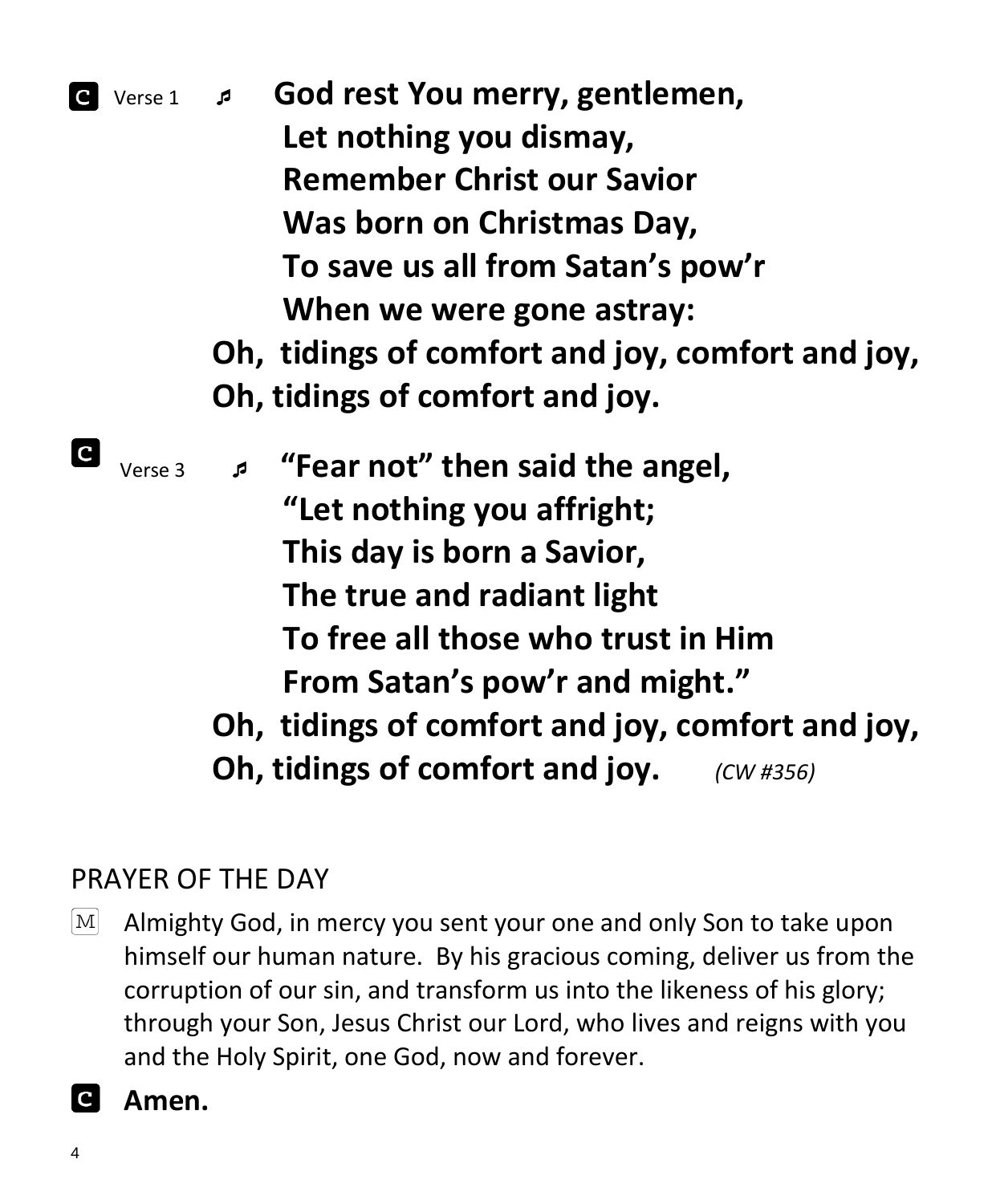**<sup>10</sup>** In bringing many sons and daughters to glory, it was fitting that God, for whom and through whom everything exists, should make the pioneer of their salvation perfect through what he suffered. **<sup>11</sup>** Both the one who makes people holy and those who are made holy are of the same family. So Jesus is not ashamed to call them brothers and sisters. **<sup>12</sup>**He says, "*I will declare your name to my brothers and sisters; in the assembly I will sing your praises*." **<sup>13</sup>** And again, "*I will put my trust in him*." And again he says, "*Here am I, and the children God has given me."*

**<sup>14</sup>** Since the children have flesh and blood, he too shared in their humanity so that by his death he might break the power of him who holds the power of death—that is, the devil— **<sup>15</sup>** and free those who all their lives were held in slavery by their fear of death. **<sup>16</sup>** For surely it is not angels he helps, but Abraham's descendants. **<sup>17</sup>** For this reason he had to be made like them, fully human in every way, in order that he might become a merciful and faithful high priest in service to God, and that he might make atonement for the sins of the people. **<sup>18</sup>** Because he himself suffered when he was tempted, he is able to help those who are being tempted.

## CONFESSION OF FAITH Nicene Creed

**We believe in one God, the Father, the Almighty, maker of heaven and earth, of all that is, seen and unseen.**

**We believe in one Lord, Jesus Christ, the only Son of God, eternally begotten of the Father, God from God, Light from Light, true God from true God, begotten, not made, of one being with the Father. Through him all things were made.** 

 *(Creed continues on the next page.)*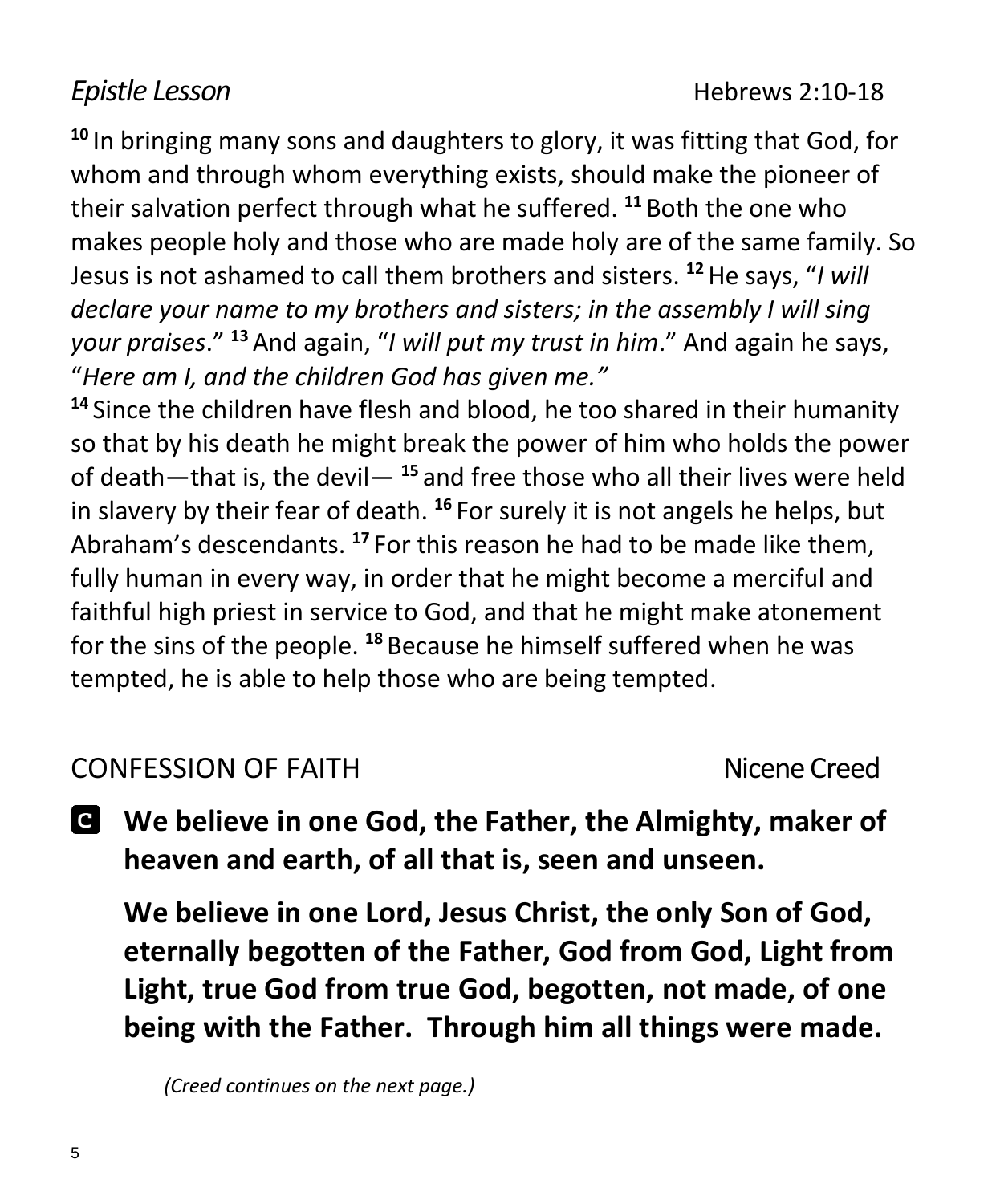**For us and for our salvation, he came down from heaven, was incarnate of the Holy Spirit and the virgin Mary, and became fully human. For our sake he was crucified under Pontius Pilate. He suffered death and was buried.** 

**On the third day he rose again in accordance with the Scriptures. He ascended into heaven and is seated at the right hand of the Father. He will come again in glory to judge the living and the dead, and his kingdom will have no end.**

**We believe in the Holy Spirit, the Lord, the giver of life, who proceeds from the Father and the Son, who in unity with the Father and the Son is worshiped and glorified, who has spoken through the prophets.** 

**We believe in one holy Christian and apostolic Church. We acknowledge one baptism for the forgiveness of sins. We look for the resurrection of the dead and the life of the world to come. Amen.**

## *Gospel Lesson* Luke 2:41-52

**<sup>41</sup>** Every year Jesus' parents went to Jerusalem for the Festival of the Passover. **<sup>42</sup>**When he was twelve years old, they went up to the festival, according to the custom. **<sup>43</sup>** After the festival was over, while his parents were returning home, the boy Jesus stayed behind in Jerusalem, but they were unaware of it. **<sup>44</sup>** Thinking he was in their company, they traveled on for a day. Then they began looking for him among their relatives and friends. **<sup>45</sup>**When they did not find him, they went back to Jerusalem to look for him. **<sup>46</sup>** After three days they found him in the temple courts, sitting among the teachers, listening to them and asking them questions.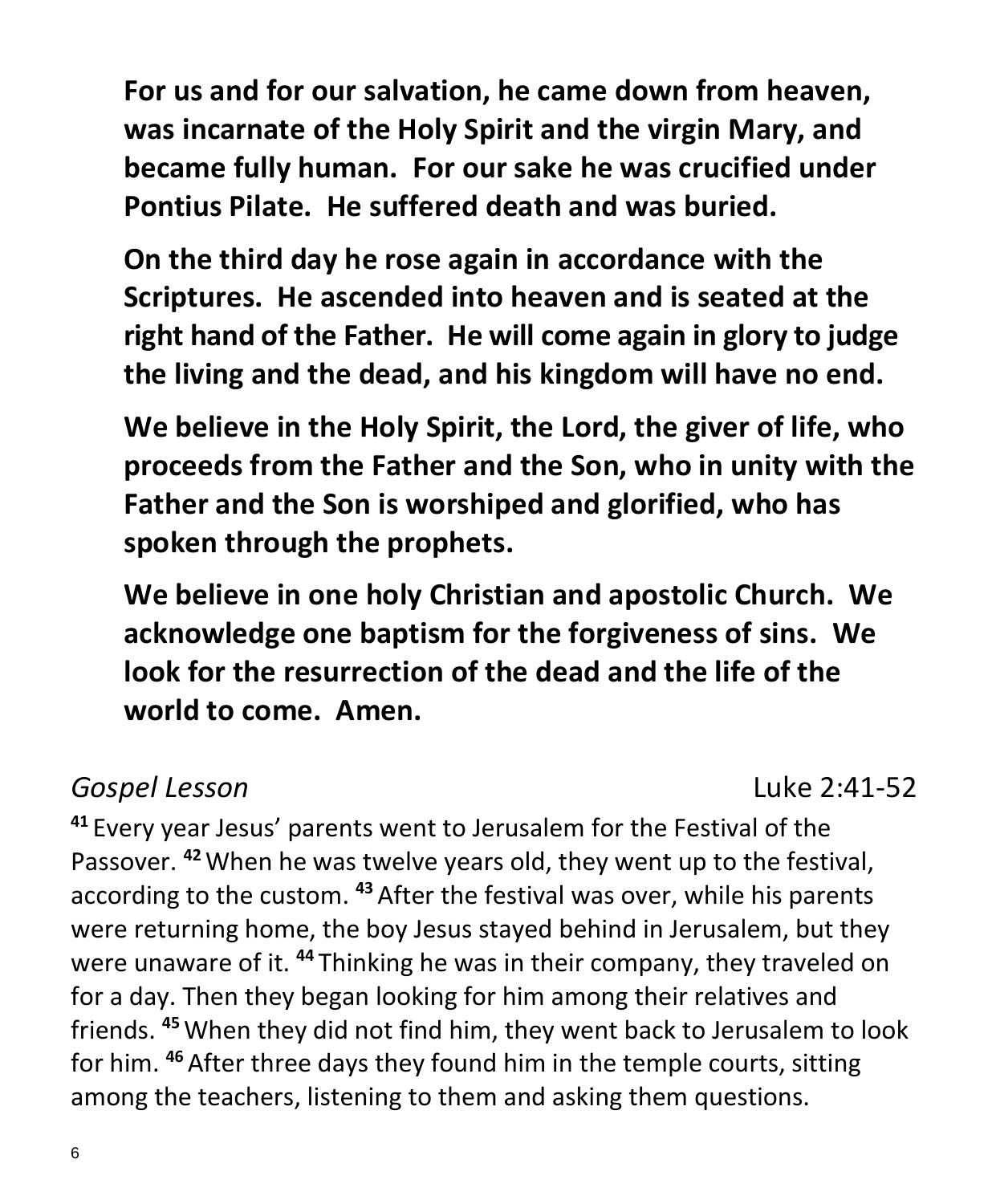**<sup>47</sup>** Everyone who heard him was amazed at his understanding and his answers. **<sup>48</sup>**When his parents saw him, they were astonished. His mother said to him, "Son, why have you treated us like this? Your father and I have been anxiously searching for you."

**<sup>49</sup>**"Why were you searching for me?" he asked. "Didn't you know I had to be in my Father's house?"<sup>50</sup> But they did not understand what he was saying to them. **<sup>51</sup>** Then he went down to Nazareth with them and was obedient to them. But his mother treasured all these things in her heart. **<sup>52</sup>**And Jesus grew in wisdom and stature, and in favor with God and man.

*Hymn of the Day:* **A** Glory Fills the Midnight Sky

Christian Worship, Hymn # 357

 Verse 1 **A glory fills the midnight sky And splendors blaze abroad, A herald sent from God on high, The angel of the Lord; The shepherds tremble at his voice And terror-struck are dumb, But at his news let earth rejoice, Her promised King has come.**

 Verse 2 **This homeless child to shepherds shown, An infant king newborn, Has come to make a cross his throne, His crown a crown of thorn; The Son of God to save us all, To bear our earthly pains, This child within the cattle stall As king of glory reigns.**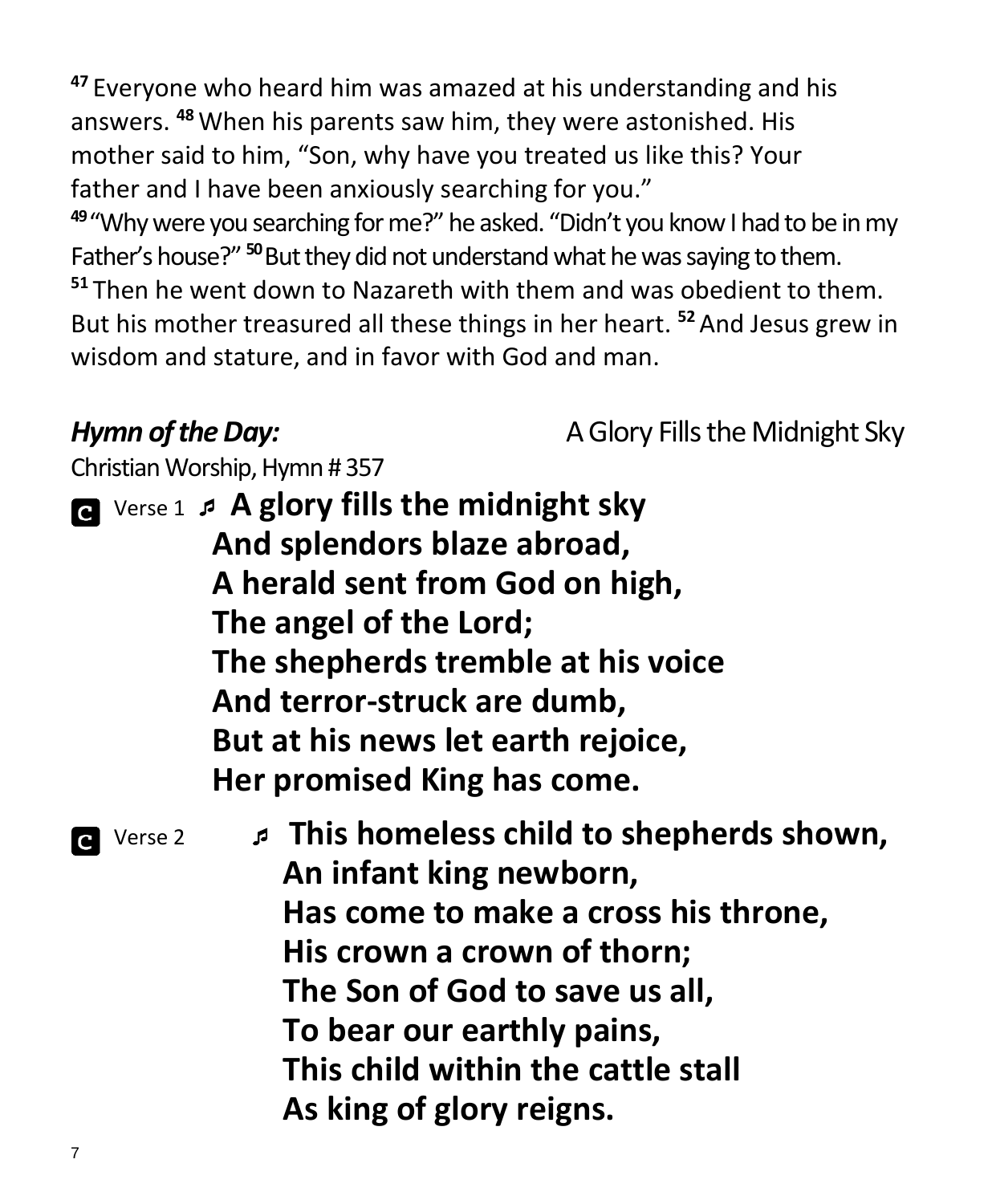MESSAGE Pastor Darin Aden

Isaiah 50:4-9

## **"They Sure Raised a Good Kid"**

**<sup>4</sup>** The Sovereign LORD has given me a well-instructed tongue, to know the word that sustains the weary. He wakens me morning by morning, wakens my ear to listen like one being instructed.

**<sup>5</sup>** The Sovereign LORD has opened my ears; I have not been rebellious, I have not turned away. **6** I offered my back to those who beat me, my cheeks to those who pulled out my beard; I did not hide my face from mocking and spitting. **<sup>7</sup>** Because the Sovereign LORD helps me, I will not be disgraced. Therefore have I set my face like flint, and I know I will not be put to shame. **<sup>8</sup>**He who vindicates me is near. Who then will bring charges against me? Let us face each other! Who is my accuser? Let him confront me! **9** It is the Sovereign LORD who helps me. Who will condemn me? They will all wear out like a garment; the moths will eat them up.

## PRAYER OF THE CHURCH

## THE LORD'S PRAYER

**Our Father who art in heaven, hallowed be thy name, thy kingdom come, thy will be done on earth as it is in heaven. Give us this day our daily bread; and forgive us our trespasses, as we forgive those who trespass against us; And lead us not into temptation, but deliver us from evil. For thine is the kingdom and the power and the glory forever and ever. Amen.**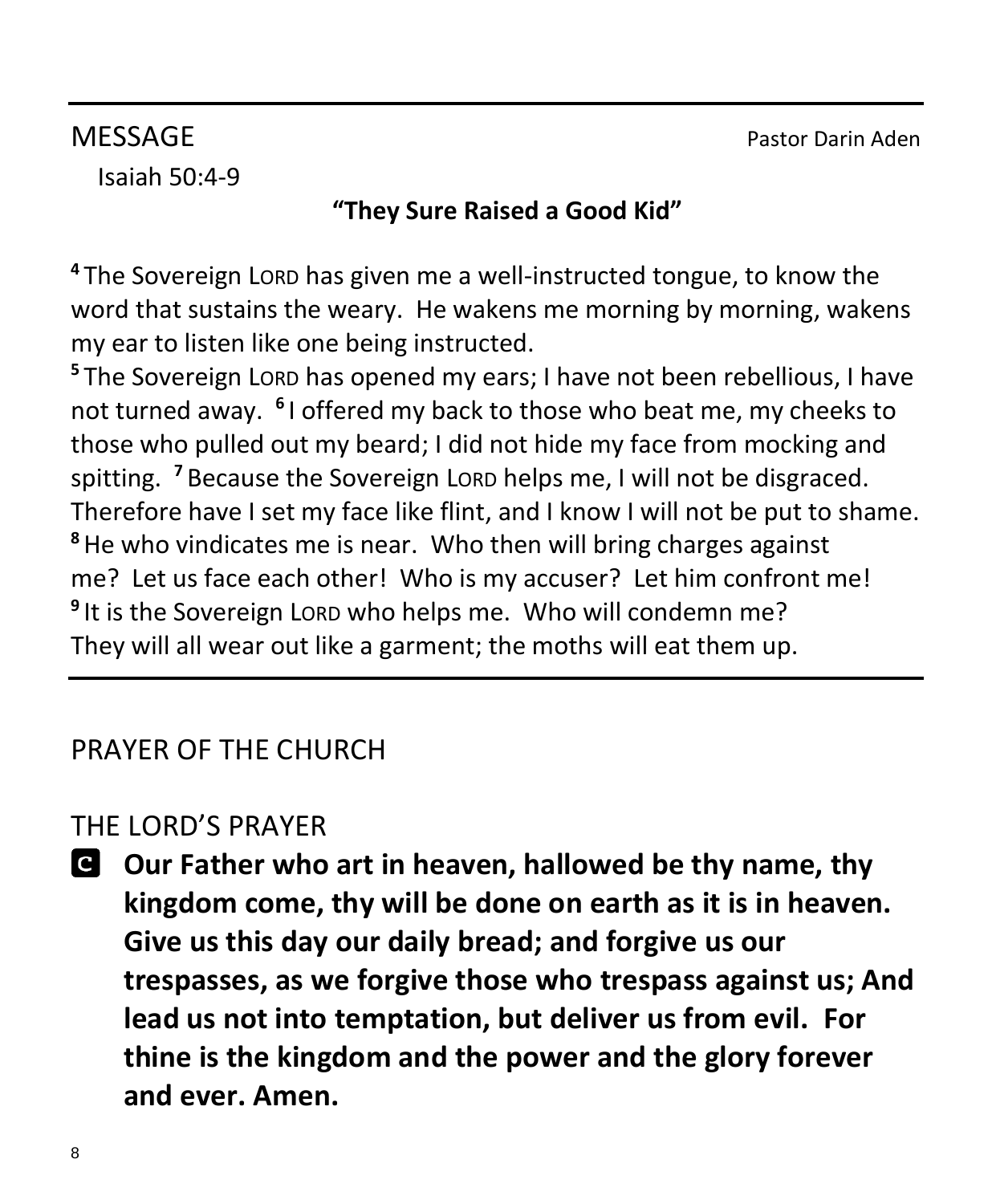## THE SACRAMENT

## WORDS OF INSTITUTION

 $\lceil \mathbf{M} \rceil$ Our Lord Jesus on a night long ago, took on flesh so that He might offer it in our place to save his people from their sins. He comes to us offering that same body as we Commune with him. Therefore let us gather around the Lord's Table with the promise of God among us— Immanuel. This is the welcome table of the Lord where the Holy God meets his repentant children in grace and blessing. May Immanuel come and bless His people.

## **We remember a different night much later in Jesus' life. Jesus spoke of bread offered us much more; he said…**

- *"Take and eat. This is my body which is given for you.*   $[M]$ *Do this in remembrance of me."* (Matthew 26:26; 1 Corinthians 11:23)
- $\mathbf{C}$ **On the same night, in the same way, and by the same authority, Jesus offered the cup in thanksgiving and said…**
- $|M|$ "Drink from it all of you. This is my blood of the new covenant which is poured out for you, for the forgiveness of sins. Do this as often as you drink it in remembrance of me."(Matthew 26:27; 1 Corinthians 11:24)
- $\lceil \text{M} \rceil$ These are the gifts of God for the people of God. Come, for all things are now ready! So we join to pray:
- **Immanuel, come and meet us in this sacrament. Graciously give us your body and blood and along with them your love and forgiveness. Amen.**

 *(Our hymn response is printed on the next page.)*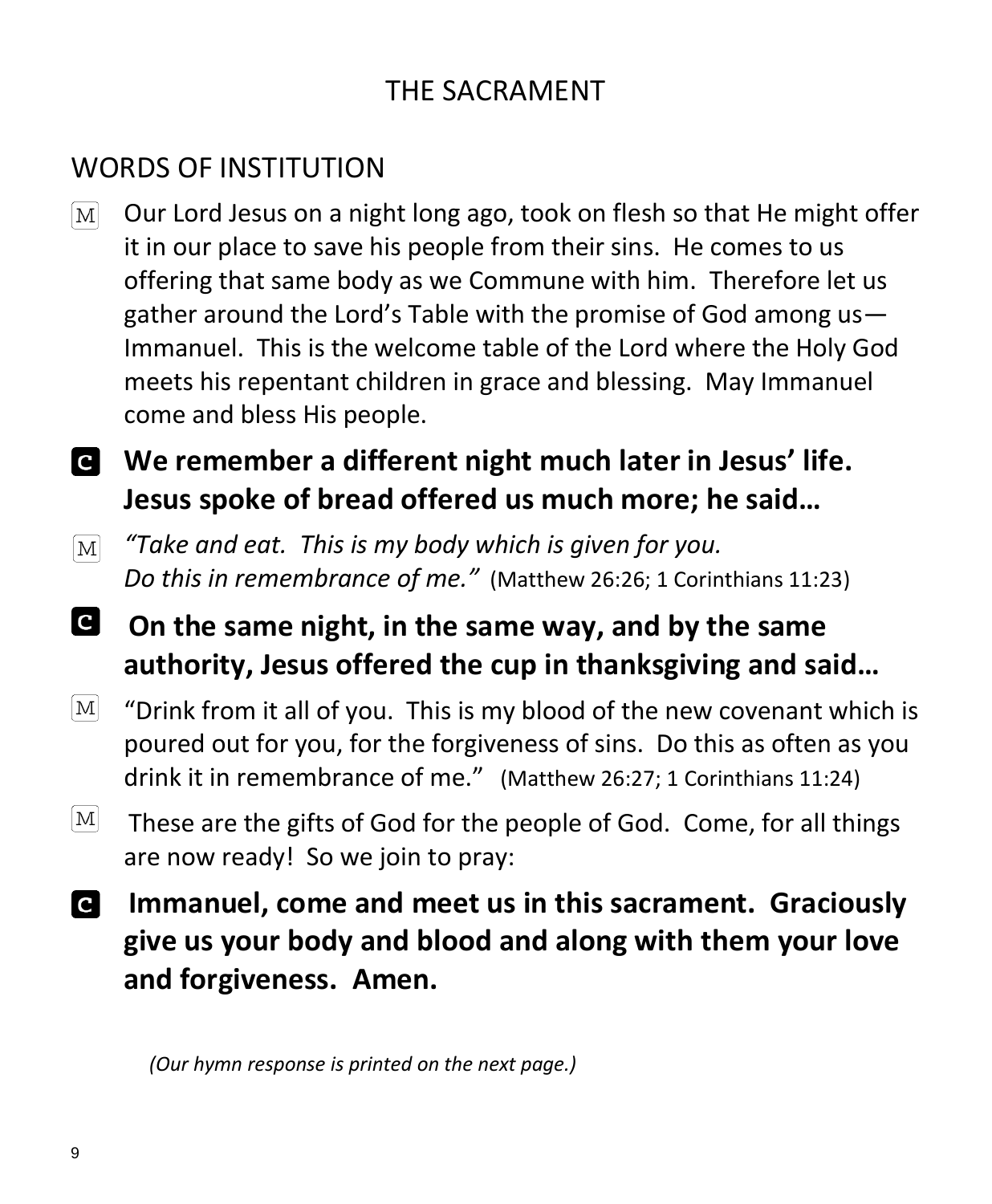Verse 1  **Peace came to earth at last that chosen night When angels clove the sky with song and light And God embodied love and sheathed his might— Who could but gasp: Im-man-u-el! Who could but sing: Im-man-u-el!**

 Verse 3  **You show the Father none has ever seen, In flesh and blood you bore our griefs and pain, In bread and wine you visit us again— Who could but see: Im-man-u-el! Who could but thrill: Im-man-u-el!** *(CW # 330)*

#### **A PRAYER BEFORE COMMUNION**

Lord Jesus, as a sinner, I desire to be spiritually refreshed and renewed by your Holy Supper. Strengthen my faith as I partake of your body and blood. May I experience the bond of faith and love that exists among us and my fellow believers in the faith we share. Move me to forgive, serve, and live my faith to your honor and glory. Graciously receive me as your guest. Amen.

## DISTRIBUTION OF HOLY COMMUNION

*(After all those communing have received Lord's Supper, we conclude our celebration: )*

- Now may this true body and blood of our Lord and Savior Jesus Christ  $M<sub>l</sub>$ strengthen and preserve you in the true faith unto life everlasting. Be assured, your sins are forgiven.
- ia. **Amen.**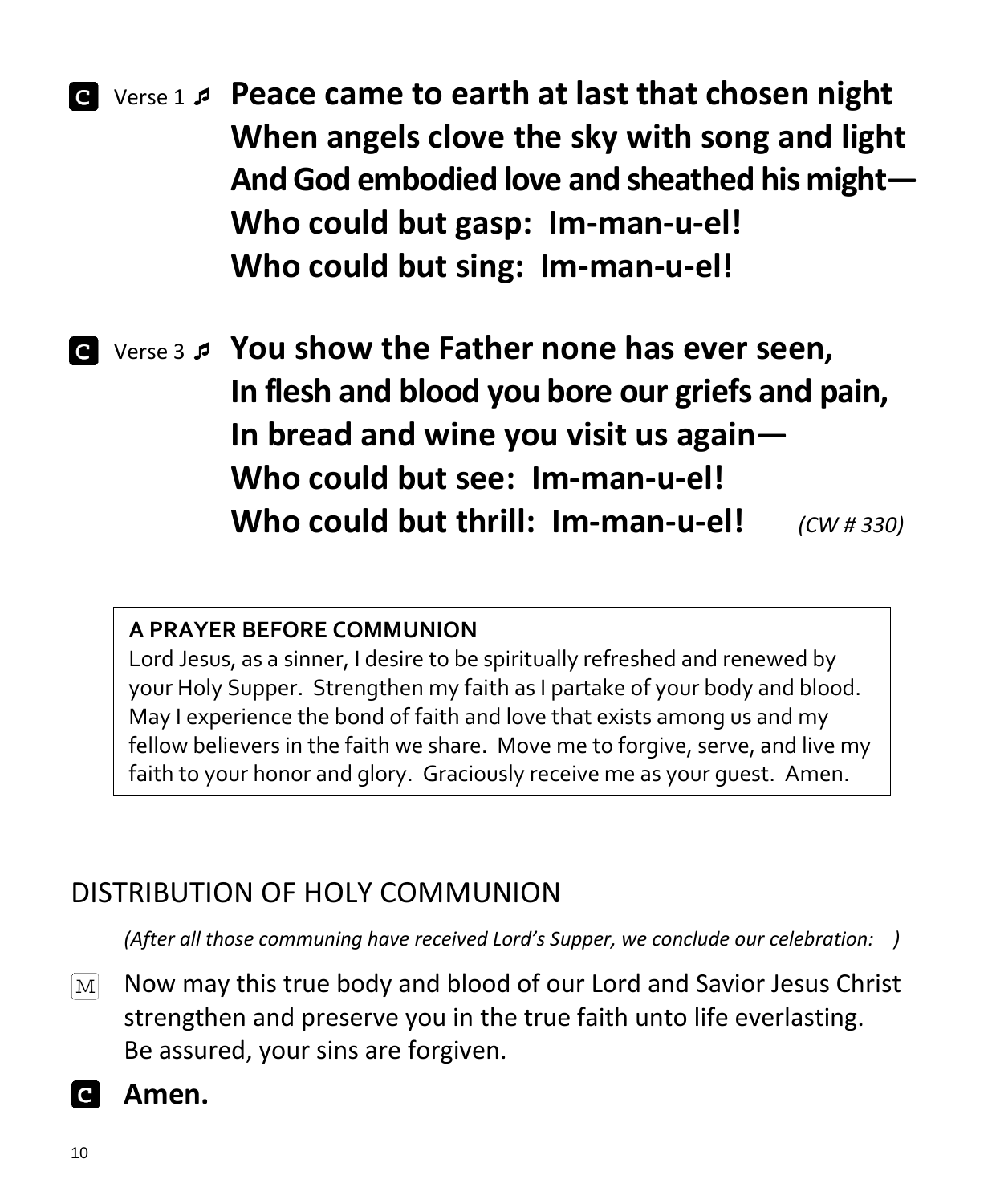- O give thanks to the Lord, for he is good.  $|M|$
- **And his mercy endures forever.**
- O God the Father, source of all goodness, in your loving kindness you  $|M|$ sent your Son to share our humanity. We thank you that through him you have given us pardon and peace in this sacrament. We also pray that you will not forsake us but will rule our hearts and minds by your Holy Spirit so that we willingly serve you day after day, through Jesus Christ, our Lord, who lives and reigns with you and the Holy Spirit, one God, now and forever.

#### **Amen.**  $\mathbf{C}$

### BLESSING

- The Lord bless you and keep you.  $\lvert\mathrm{M}\rvert$ The Lord make his face shine on you and be gracious to you. The Lord look on you with favor and give you peace.
- **C Amen.**

*Closing Hymn:* I Stand beside Your Manger Here

Christian Worship, Hymn # 334

Verse 1 **I stand beside your manger here,** 

 **O Jesus, life from heaven. The gifts I bring as I draw near Are what to me you've given: My spirit, courage, mind, and heart— Take all I am, take ev'ry part; In mercy let it please you.**

 *(Hymn continues on the next page.)*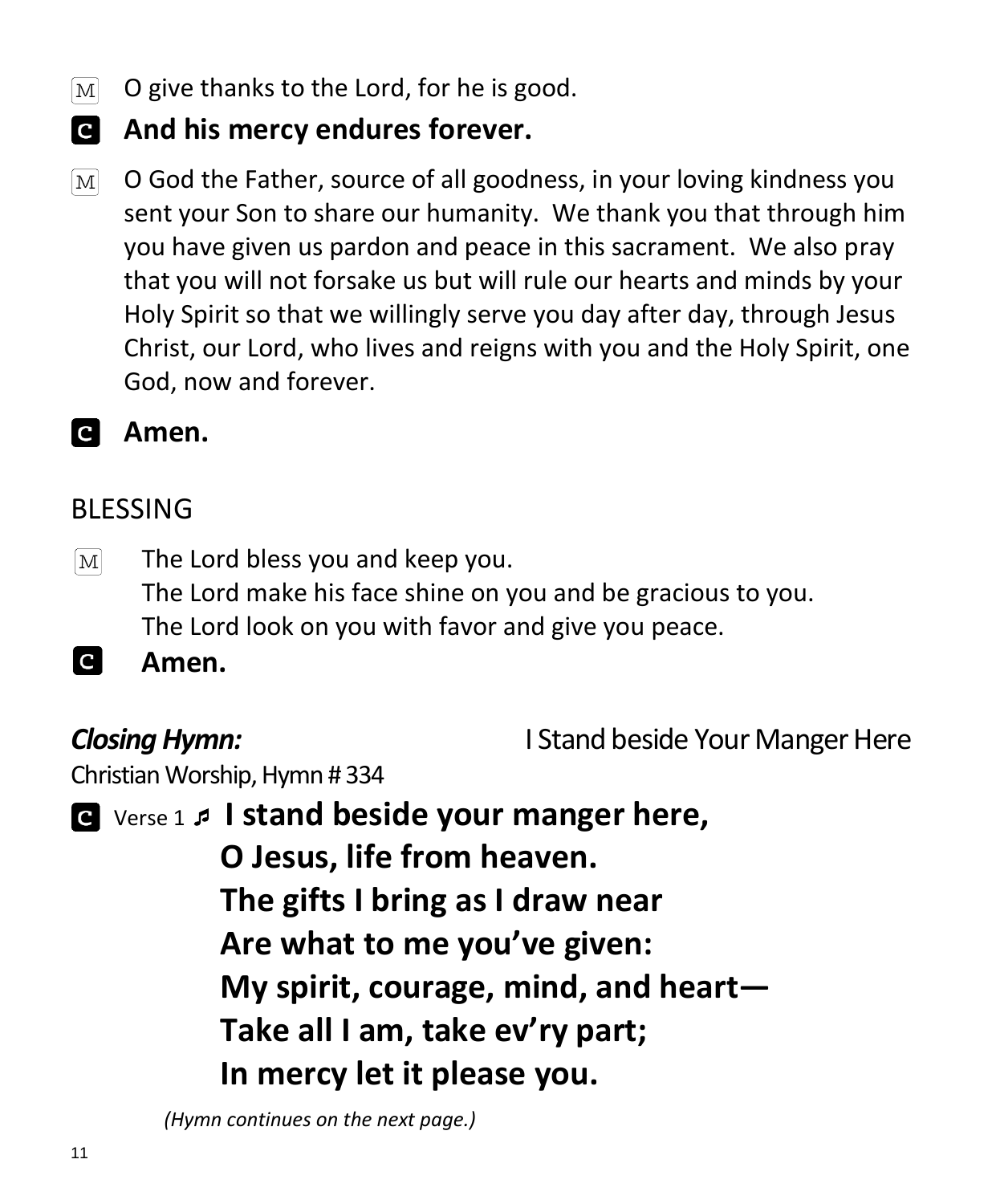# Verse 2  **Before I ever came to be, Or knew of you, my Savior, You'd chosen me, been born for me, That I might have your favor. Before you formed me by your hand In grace you had already planned How I would learn to love you.**

 Verse 3 **Death held me in the deepest night Till you, my sunshine beaming, Brought joy and bliss and life and light, In love my soul redeeming. O Sun, your rays so warm and fair Have made my darkness disappear— Faith's precious light is shining.**

*Q*  $\vee$  verse 4 *p* **One thing I hope; my Savior hear; Bestow on me this blessing, That I may ever hold you near, You as my own possessing. So let my heart your manger be; Come, holy Child, lie down in me With all your joyful treasures.**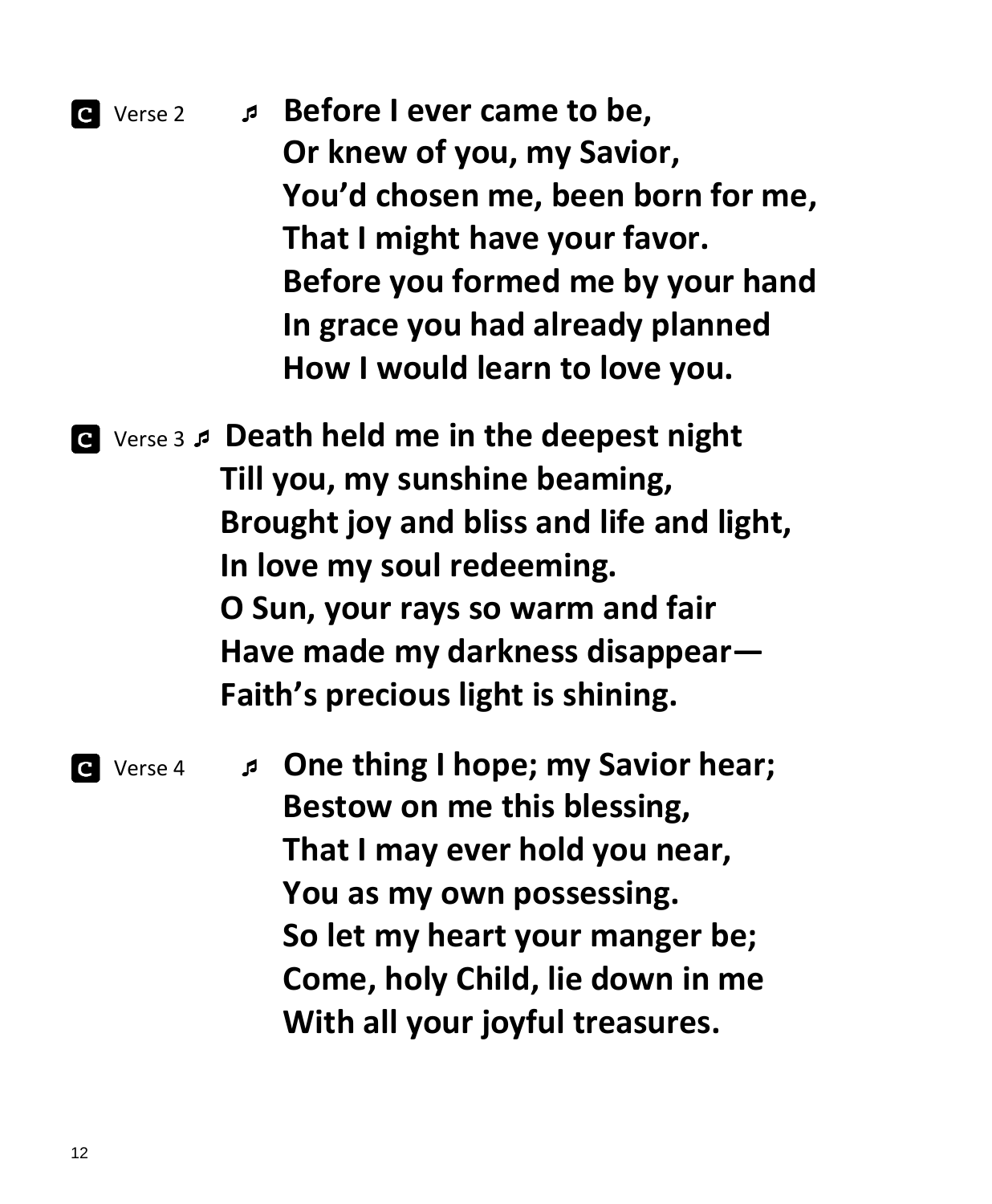### **Our Father's Business**

| Today      | Preacher, Pastor Darin Aden                           |
|------------|-------------------------------------------------------|
|            | Organ Today—Charmaine Wagner                          |
|            | No Sunday School, CREW & Adult Bible Class at 9:15 am |
| Wed. 12/29 | No Public School Confirmation Class at 3:30 pm        |

#### **Sunday, December 26**

**SERVING YOU TODAY**—**9:00 am Ushers—**Dale Barnard, Joe Hoyer, Chuck Kiehn, Bob Baribeau ■ Church Cleaners—Adam/Melissa Bubolz, Andy/Bekah Bubolz, Nick/Amanda Schrubbe, Ray/Suzanne Bubolz ■ Communion Set-Up/Take-Down— Karla Aden, Chantel Bastian, Joan Sheahan ■ **Friday, December 31** (New Year's Eve Service)—1:00 pm Ushers—Gary Bernhardt, Dave Hoeppner ■ Church Cleaners— Arlie/Pat Olp, Mary Fenlon **■ Flower Committee**—Joan Sheahan & Val Jean Link ■ Communion Set-Up/Take-Down—Karla Aden, Chantel Bastian, Joan Sheahan.

**SERVING YOU NEXT WEEK—8:00 am Ushers—**Dale Barnard, Joe Hoyer, Chuck Kiehn, Bob Baribeau ■ **10:15 am Ushers—**Roger Hoida, Dave Hoida, Deven Krepline **■ Church Cleaners—**Arlie/Pat Olp, Mary Fenlon ■ **Flower Committee—**Jenny Janke & Judy Mangin.

**HOME BOUND LIST—**If you would like to send cards or letters to our home bound members there is an updated list for December provided for you in the West Church Office. Our home-bound members would love to hear from you!

**OFFERING ENVELOPES—**Offering envelopes are located in the West Church office. We also have some Jr. Offering envelopes out if you would like to take one for your child/children.

**MINISTRY RESERVE FUND**—We have started a fund for our Second Pastor to help defray costs involved in adding another Pastor. If you wish to give to the Ministry Reserve Fund please place your offering in an envelope and clearly mark it as **Ministry Reserve Fund or 2nd Pastor Fund** and place it in the offering plate. A letter and commitment form has been sent to all members, please put your commitment form in the offering plate or in the "Church" in the West Church office.

**DIVINE CALL—We are happy to say that Mr. Stuebs has returned his divine call to** serve as Staff Minister & Music Coordinator at Redeemer Lutheran Church in Tucson, AZ. Please keep Mr. Stuebs and his family in your prayers as he continues to use his God given talents and abilities here at St. John-St. James.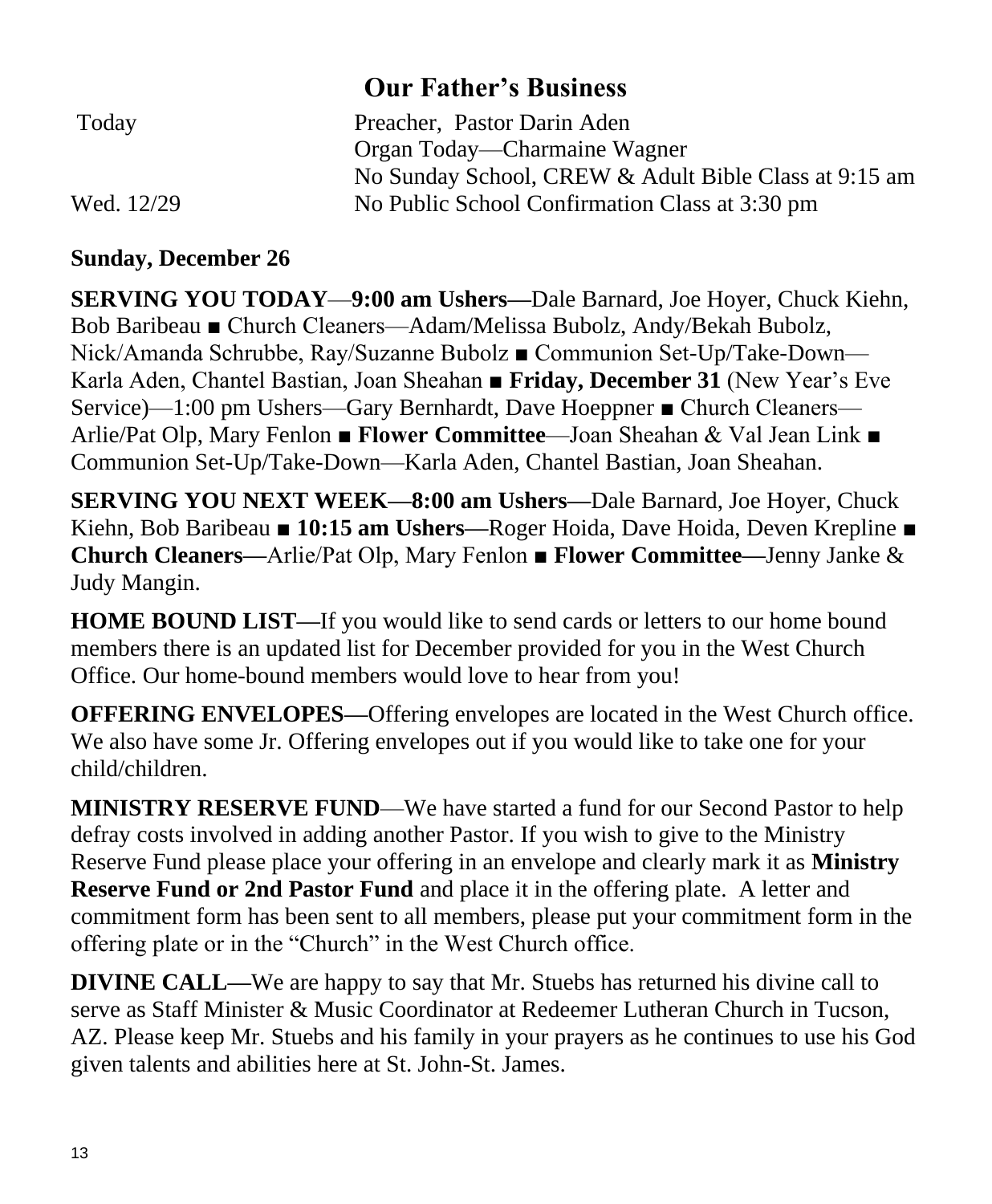**CREATION MUSEUM—**Trinity Lutheran, Brillion is hosting an Ark Encounter & Creation Museum tour April 25-29, 2022. The tour will be through Tom's Christian Tours and you will be traveling by Lamers Motorcoach. For more information or to sign up for the tour please contact Marcia Wendt—920-646-0063 or

m.wendt@trinitybrillion.org. there is also some literature and registration sheets located on the table in the West Church office. Registration end date is March 1, 2022.

**MEMORIALS GIVEN—**Raymond and Suzanne Bubolz gave a gift to the Building Fund in memory of Virginia Mott. The Grimm family gave an undesignated gift in memory of Victor Grimm. Thank you for your thoughtful gifts!

**MISSIONARY CHILDREN—**A list of missionary children that are away from their parents and going to school in the United States can be picked up from the west office today. They would greatly appreciate being thought of if anyone would like to send a card of encouragement (or gift card) especially at this time of year.

**JUNIOR LANCER SPORTS—**Registration is OPEN for the following Jr. Lancer Sports (Basketball, Baseball & Wrestling). Please register today! Go to: www.mlhslancers.org/ juniorlancers.

**CHRISTMAS BREAK CHURCH/SCHOOL OFFICE HOURS—**Monday, December 27—CLOSED ■ Tuesday, December 28—8:00am-12:00pm ■ Wednesday, December 29—8:00am-12:00pm ■ Thursday, December 30—CLOSED ■ Friday, December 31— CLOSED

**SPECIAL DECEMBER SERVICES—**\***New Year's Eve Worship Service—**Friday, December 31 at 1:00 pm.

**CHRISTMAS POINSETTIAS—**Thank you for all the lovely poinsettias donated by our congregation! Don't forget to take along your poinsettia(s) after the worship service today, **please don't forget to leave behind the trays that the poinsettias are placed in.** There are plastic bags and cardboard trays left in the West Church office to transport your plants home safely.

**ENDOWMENT FUND DISBURSEMENTS—**\$ 20,000.00 has been given to the General Fund from the Endowment Fund for the December disbursement.

**THANK YOU–** The Children's Christmas Bag committee would like to give a huge "thank you" to all who have donated money to fill the Children's Christmas candy bags!

**NEWSLETTER INSERTS—**Please have your newsletter inserts/reports to Cindy by Wednesday, January 5.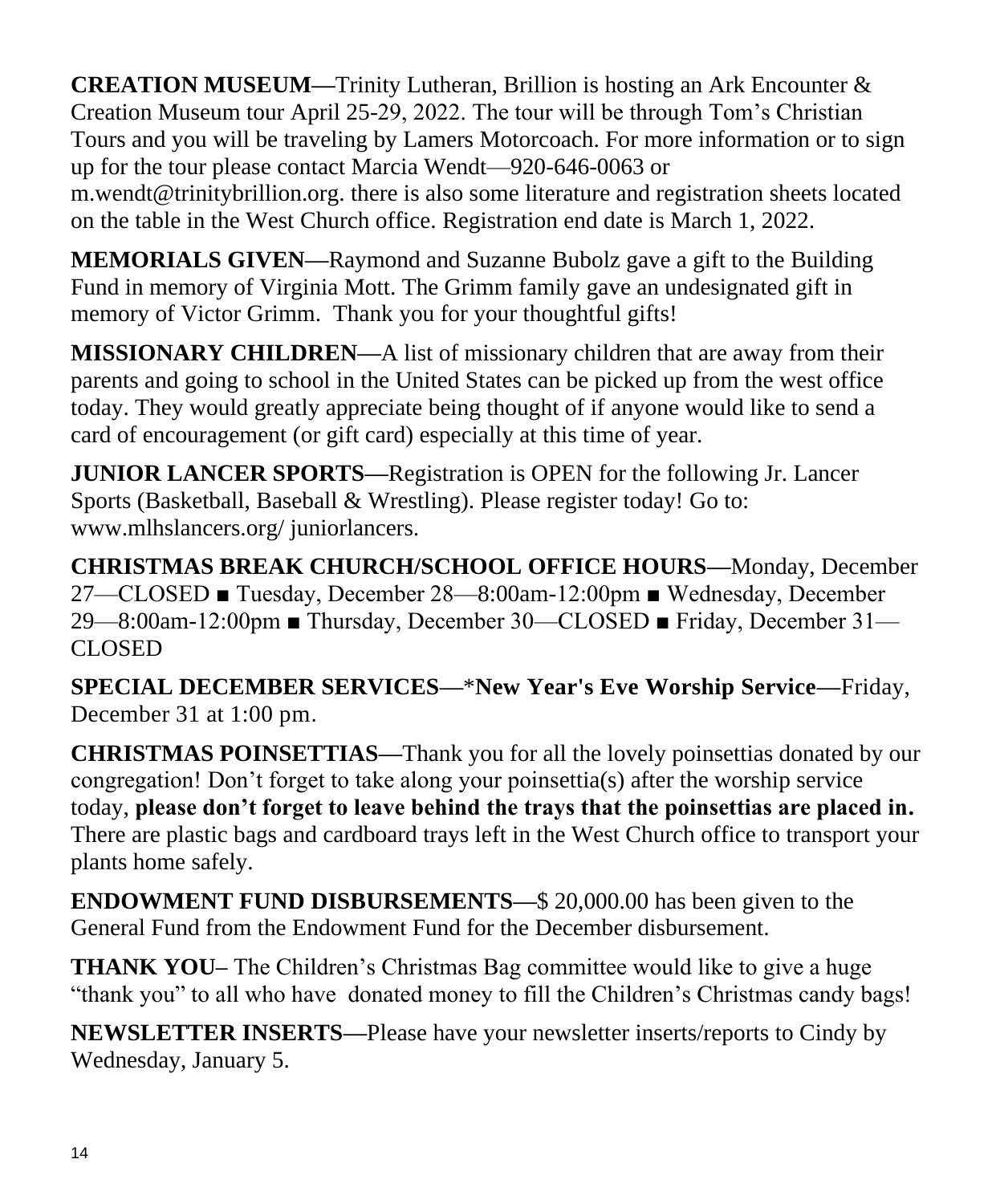**2022 USHER SCHEDULES—**Usher schedules have been sent out to our ushers for this coming year. Please check your inbox or postal box, if you did not receive a schedule or misplaced it there are copies located in the West Church office.

**THANK YOU—**The SJSJ Lutheran Young Adults would like to thank everyone who came to their bake sale this past Sunday. Enjoy your goodies!

### **St. John – St. James Church Meeting Highlights - December 13, 2021**

#### **Membership Action:**

#### **Transfers out:**

Brittany Malkowski (nee Sheahan)—communicant: Transfer out of membership to Shepherd of the Hills, West Bend, WI

#### **Transfer to Church Triumphant:**

Mary Zeller—communicant: Transfer to Church Triumphant (Death— November 12; Christian Burial—November 19, 2021)

Ronald Duescher—communicant: Transfer to Church Triumphant (Death—November 27; Christian Burial—November 30, 2021)

Jeff Doemel reported on income for the month of November was \$72,546 and expenses were \$70,326. Total debt balance at the end of November is \$5,410.

The Charities balance at the end of November was \$29,583.02. Total monies in the Building Project Fund are \$14,318.50.

#### *Members of St. John-St. James,*

*Thank you for your recent support of the building campaign. Your partnership as a school is so important to the ministry of the Manitowoc area! Have a blessed Christmas Season.* 

Ryan Hulse

\*\*\*\*\*\*\*\*\*\*\*\*\*

#### *To all my Sisters and Brothers in Christ,*

*Thank you for all your prayers, cards and well wishes during my open-heart surgery. It will be a long slow road back but I know Jesus will be with me every step of the way. So, until I can worship with you again in person, God Bless and Merry Christmas!*

Joanne Fisher